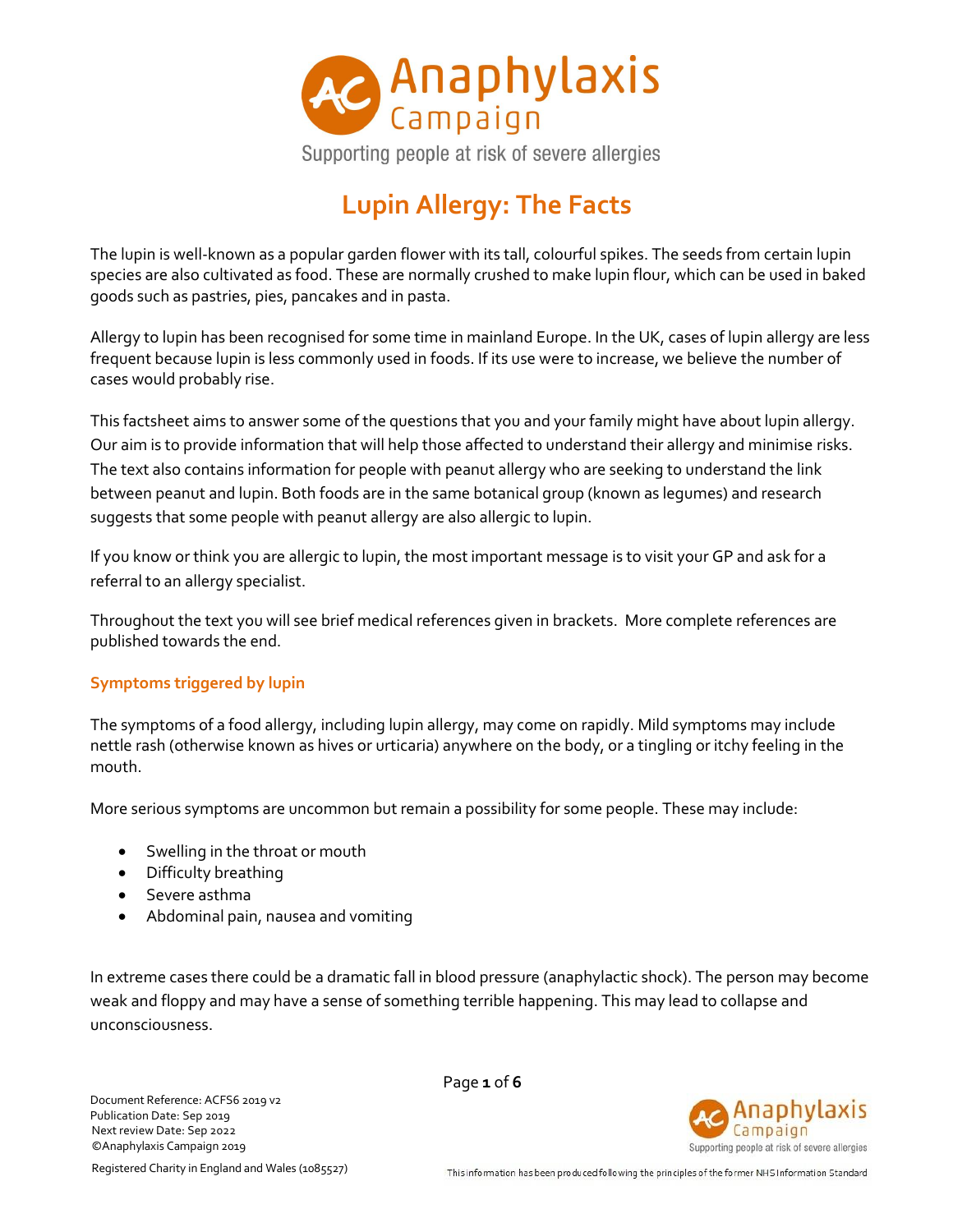

## **Getting a diagnosis of lupin allergy**

Because symptoms can be severe, it is important to see your GP as soon as possible if you suspect you have lupin allergy. Some GPs have a clear understanding of allergy, but allergy is a specialist subject so it is more likely that your doctor will need to refer you to an allergy clinic.

Your GP can locate an allergy clinic in your area by visiting the website of the British Society for Allergy and Clinical Immunology [\(www.bsaci.org\)](http://www.bsaci.org/).

Once you get a referral, the consultant will discuss your symptoms with you in detail as well as your medical history. The consultant may also perform skin prick tests and blood tests as part of the diagnosis. Doctors admit that because lupin allergy is relatively new to them, there is insufficient scientific knowledge at this stage about how accurate these tests are in telling whether or not someone is allergic to lupin. Nevertheless the tests may offer some useful evidence.

Doctors cannot easily determine whether a food allergy is mild or severe. Severity cannot be gauged from the size of the skin prick reaction or from the grade of a positive blood test. However, your history may contain important clues. For example, the severity of any past reaction and the amount of food that caused it are important factors. If you have reacted to a very small amount of a food containing lupin flour, this suggests your allergy is probably severe.

Also, the presence of asthma – especially when poorly-controlled – is known to be a major risk factor for the occurrence of more severe allergic reactions. It is therefore important that if you are allergic to lupin and have asthma, you follow the treatment plan to control your asthma symptoms provided by your physician.

## **Treating symptoms**

If lupin allergy is strongly suspected, and especially when allergy tests have confirmed it, you are likely to be prescribed adrenaline (also known as epinephrine). The adrenaline injectors prescribed in the UK at present are Emerade®, EpiPen® and Jext®. These injectors are easy to use and designed for self-administration. If you are prescribed an injector, it should be available at all times – with no exceptions. Medical attention should still be sought after use as symptoms may return after a short period and more than one injection of adrenaline may be required to control the reaction.

If you are prescribed an adrenaline injector, you will need to know how and when to use it. Ask your GP or allergist for advice. You can also find help on the website relevant to the injector you carry.

#### **Emergency treatment of anaphylaxis – what injectors are available?**

Pre-loaded adrenaline injection devices – Emerade®, EpiPen® or Jext® – are available on prescription for those thought to be at risk of a severe reaction. Follow these links to find details of each one.

Document Reference: ACFS6 2019 v2 Publication Date: Sep 2019 Next review Date: Sep 2022 ©Anaphylaxis Campaign 2019

Page **2** of **6**



Registered Charity in England and Wales (1085527)

This information has been produced following the principles of the former NHS Information Standard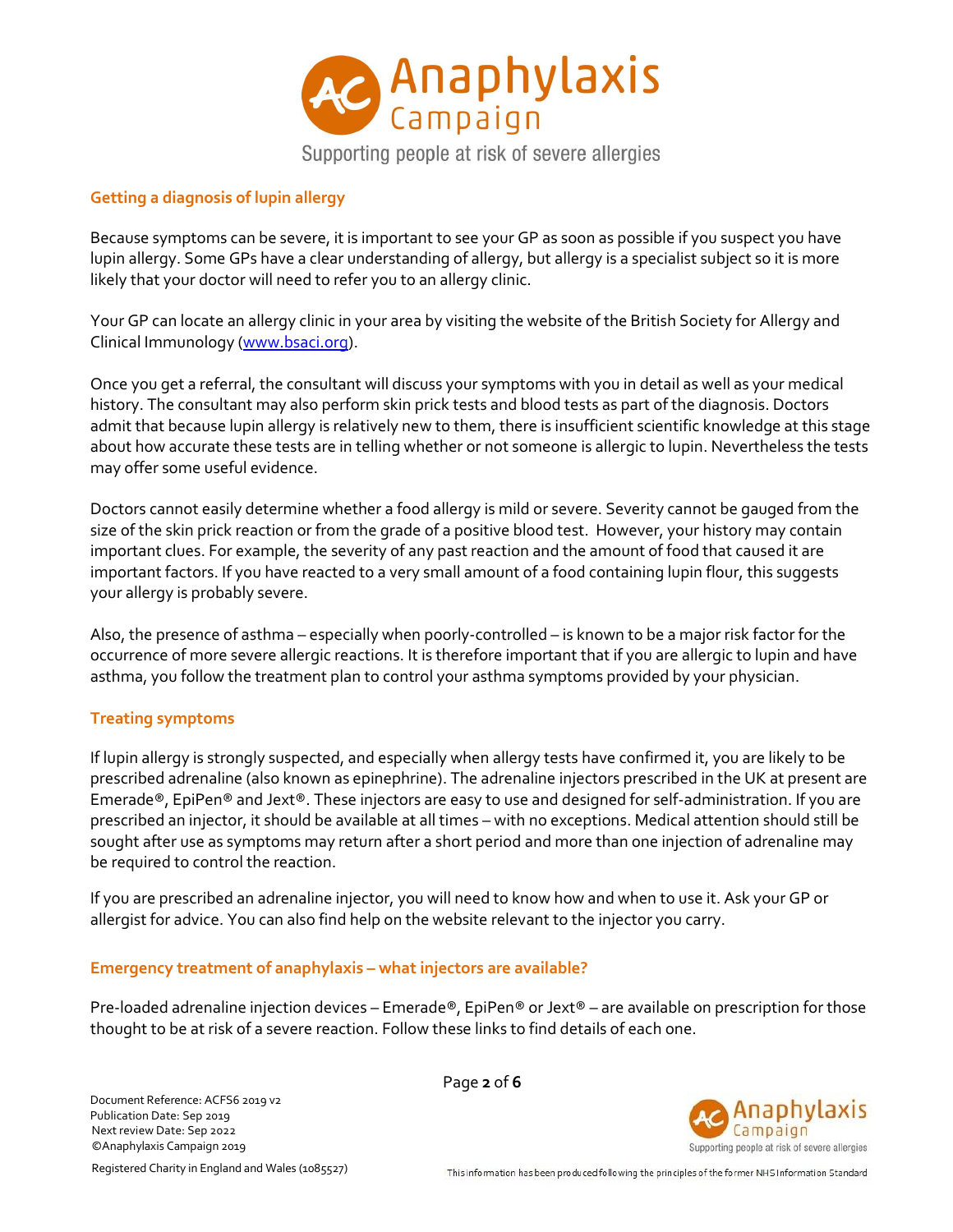

Supporting people at risk of severe allergies

- Emerade[: www.emerade-bausch.co.uk](http://www.emerade-bausch.co.uk/)
- EpiPen: [www.epipen.co.uk](http://www.epipen.co.uk/)
- Jext: [www.jext.co.uk](http://www.jext.co.uk/)

# **The link between lupin and peanut allergy**

A number of studies have demonstrated a link between lupin allergy and peanut allergy. Both foods are legumes. A French study found that the principal allergen (a protein) that was present in lupin flour was closely similar to one of the allergens found in peanuts (Moneret-Vautrin et al., 1999).

However, different studies from other countries have given varying estimates of how many people with peanut allergy react to lupin.

For example a UK study based in Southampton (Shaw et al., 2008) investigated 47 children with a convincing history of peanut allergy. Sixteen of the children also had a positive skin prick test to lupin. But a skin prick test is not proof of allergy; it only indicates that the immune system has been sensitised. When those who were skin prick positive had an oral challenge (in which they volunteered to eat increasing quantities of lupin in strict medical conditions) only a quarter of those were actually allergic.

In a similar study the French research team mentioned above found that when they performed skin prick tests to lupin on 24 peanut allergic patients, 11 of them were positive. Seven of these patients were given blinded oral challenge tests with lupin and six of them reacted.

Although medical knowledge is incomplete on this subject, it is clear that some people with peanut allergy react to lupin if they come into contact with it. If you are allergic to peanuts, and if you are concerned, you may wish to discuss with your GP whether you should be referred to be tested for lupin allergy. Alternatively, as you should be reading food labels scrupulously as a matter of course, you may wish to play safe and avoid any product containing lupin.

Lupin allergy has also been reported to occur for the first time in people who are not allergic to peanut or other legumes. In 2014, doctors at an NHS allergy clinic reported lupin allergy occurring for the first time in three adults. None had any previous history of peanut, legume or any other food allergy (Bansal et al., 2014).

For further information about lupin allergy, medical professionals may wish to refer to an Italian research paper, Mennini et al, 2016.

# **Where is lupin found?**

Lupin is sometimes labelled as lupine, lupin flour, lupin seed or lupin bean. By law, the presence of lupin in prepacked foods must always be declared and highlighted in the ingredient list (for example, in bold). If you are allergic to lupin, it's vital to read ingredient labels every time you buy a product.



Next review Date: Sep 2022 ©Anaphylaxis Campaign 2019 Registered Charity in England and Wales (1085527)

Document Reference: ACFS6 2019 v2 Publication Date: Sep 2019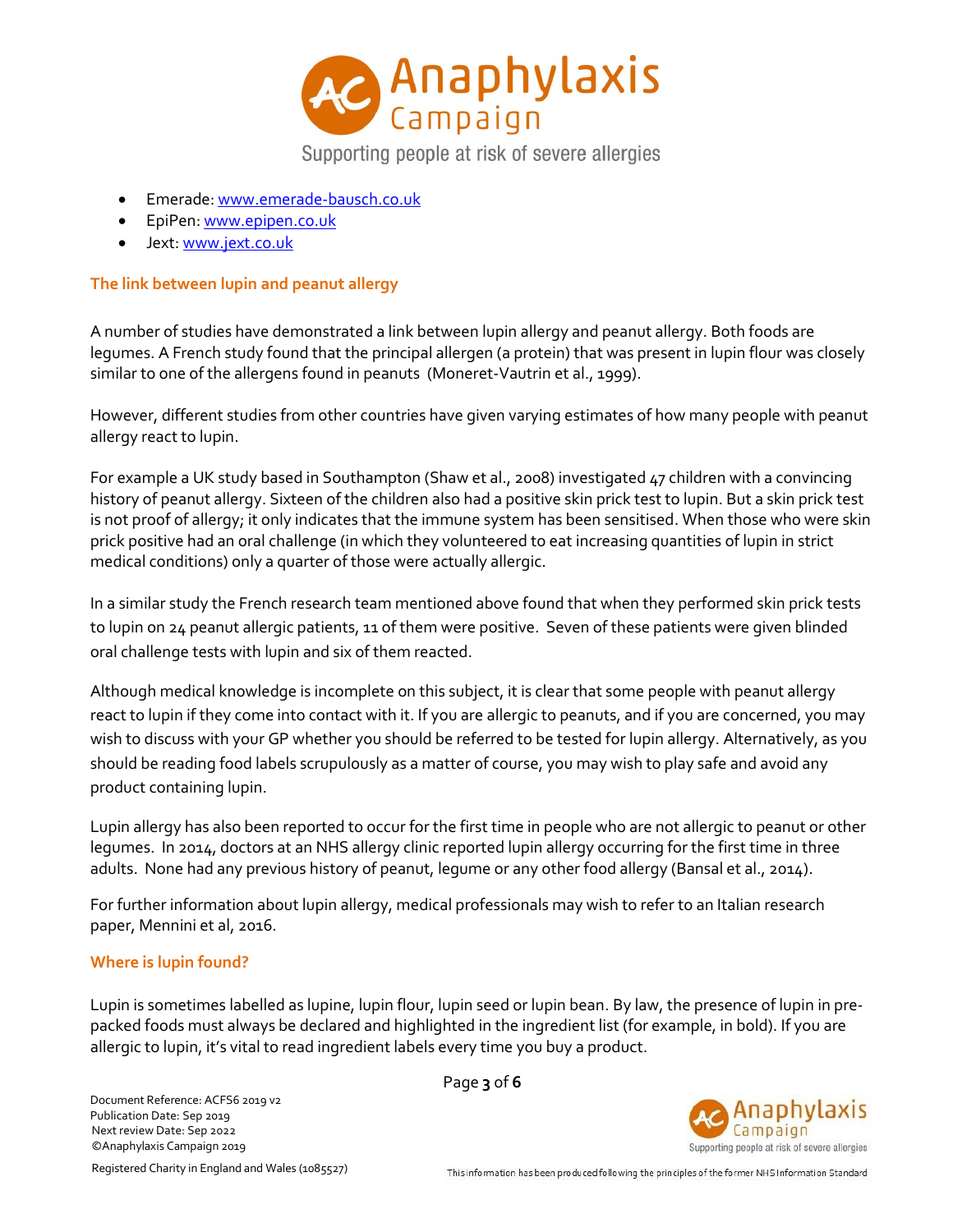

Although we believe lupin to be present in only a minority of products manufactured in the UK, it can be found in European bakery and pasta products, some of which are imported to the UK. Its presence should always be labelled.

These bakery products include:

- Pastry cases
- Pies
- Waffles
- Pancakes
- Crepe
- Products containing crumb
- Pizzas
- Deep-coated vegetables such as onion rings.
- Some vegan products where lupin is a substitute for milk
- Some gluten free products

Be cautious of bread sold at French markets in the UK. Health food stores have been known to sell a larger proportion of products containing lupin than conventional stores.

One particular case was highlighted in the Lancet medical journal in 2005. A 25-year-old woman was taken to hospital because of severe anaphylaxis following a restaurant meal of chicken, French-fried potatoes, and onion rings. The onion rings were found to have been made in the UK using a batter mix made in Holland and containing unlabelled lupin flour (Radcliffe et al., 2005).

There are other potential uses for lupin flour. For example, a German company includes lupin flour in some of its burgers and sausages. The message for all those with food allergy is to read ingredient lists scrupulously every time you shop. As state above, lupin must always be declared and highlighted on the label when it appears in pre-packed food.

The food allergen labelling laws that cover pre-packed food now also apply to the catering sector. When eating out or buying takeaway food, food businesses will be required to provide information on allergenic ingredients. This information can be provided in writing and/or orally. If information is provided orally, the food business will need to ensure that there is some sort of written signage that is clearly visible, to indicate that allergen information is available from a member of staff. Systems should also be in place to ensure that, if requested, the information given orally is supported in a recorded form (in writing for example) to ensure consistency and accuracy.

In some other European countries, food businesses are required to provide the information only in writing.

Document Reference: ACFS6 2019 v2 Publication Date: Sep 2019 Next review Date: Sep 2022 ©Anaphylaxis Campaign 2019

Page **4** of **6**



Registered Charity in England and Wales (1085527)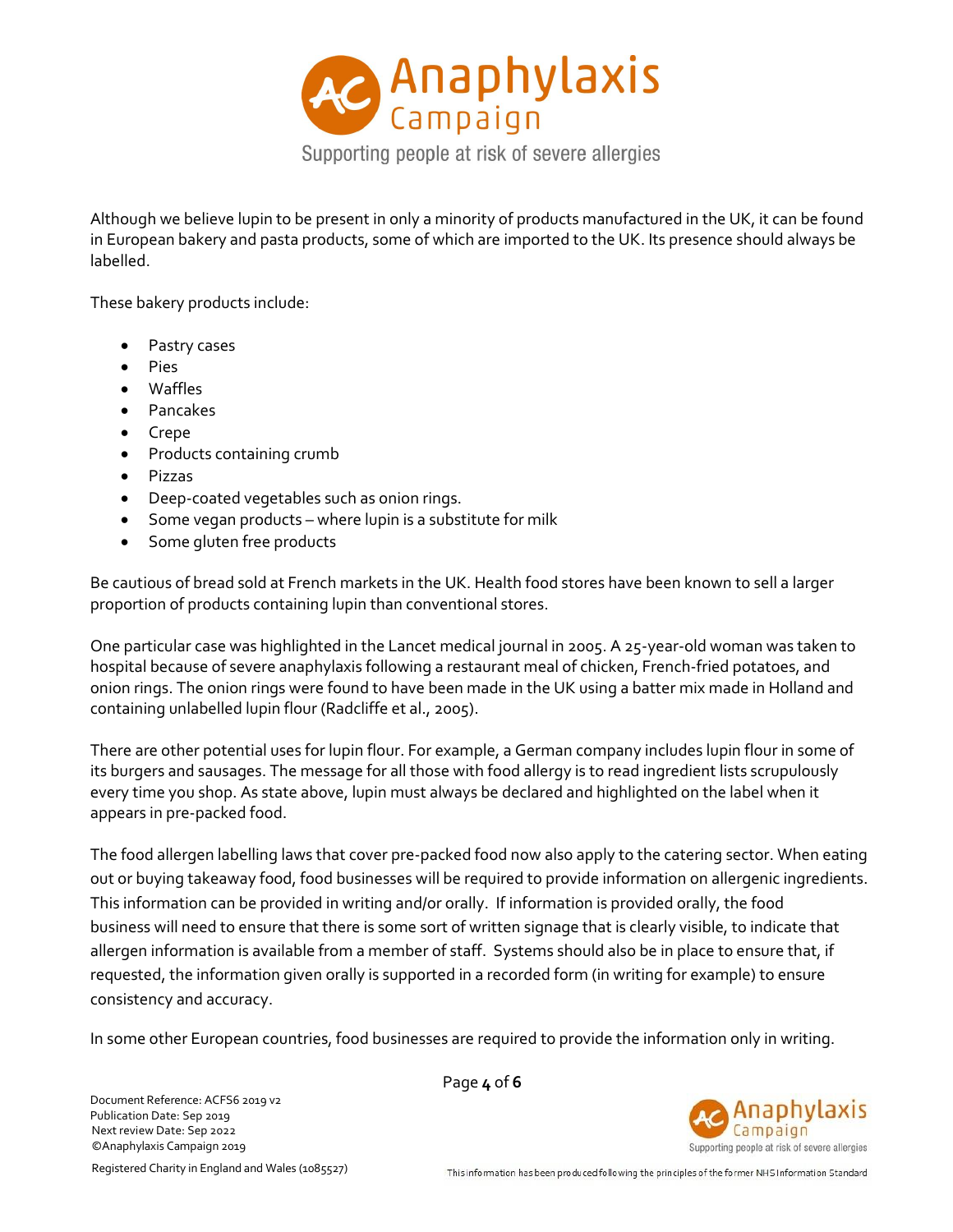

Supporting people at risk of severe allergies

If you have lupin allergy, it is important to question catering staff very directly when you eat out, asking whether lupin is an ingredient of the food you have chosen or whether there is a risk of cross-contamination. Don't be afraid to ask the waiter to check with the chef. Some staff may be sceptical about lupin allergy because of their lack of knowledge, but you will need to find out whether lupin is present in any of the dishes on sale.

Because lupin flour is used more widely in mainland Europe, people who are allergic to lupin should be especially careful when staying in other European countries or eating food brought back from there.

Lupin can also be found in some cosmetics. We are not aware that this has ever caused a problem for anyone with lupin allergy, but believe it is best to play safe and avoid such products. As ingredients in some care products are printed in Latin, you will need to look for the word lupinus.

## **Are lupin flowers a problem?**

If you are allergic to lupin as a food, it's possible you would suffer a skin reaction, such as a rash, if you were to handle the **seeds** of the garden flower. Furthermore one member of the Anaphylaxis Campaign reported suffering a severe skin reaction when handling the **plant**. We would advise people with lupin allergy to play safe and not to touch the seeds or the plant itself.

#### **Key messages**

A diagnosis of any food allergy can be daunting but by thinking ahead and employing coping strategies, people affected can get on with their lives.

#### **The main messages for people with any food allergy are:**

- Always consult your GP
- Always be vigilant when food is around
- Check food labels
- Be proactive when eating out
- Carry prescribed medication everywhere
- If you carry an adrenaline auto-injector, learn how and when to use it
- Ensure that asthma is well managed.

#### **References**

Bansal, A. S., Sanghvi, M.M., Bansal, R. a & Hayman, G.R. (2014). Variably severe systemic allergic reactions after consuming foods with unlabelled lupin flour: a case series. *Journal of Medical Case Reports [Electronic Resource]*. [Online]. 8 (1). p.pp. 1–4. Available from: Available from Springer NHS in http://link.worldcat.org/?rft.institution\_id=129746&spage=55&pkgName=customer.131416.5&issn=1752- 1947&linkclass=to\_article&jKey=13256&issue=1&date=2014&aulast=Bansal+AS&atitle=Variably+severe+

Page **5** of **6**



Next review Date: Sep 2022 ©Anaphylaxis Campaign 2019 Registered Charity in England and Wales (1085527)

Document Reference: ACFS6 2019 v2 Publication Date: Sep 2019